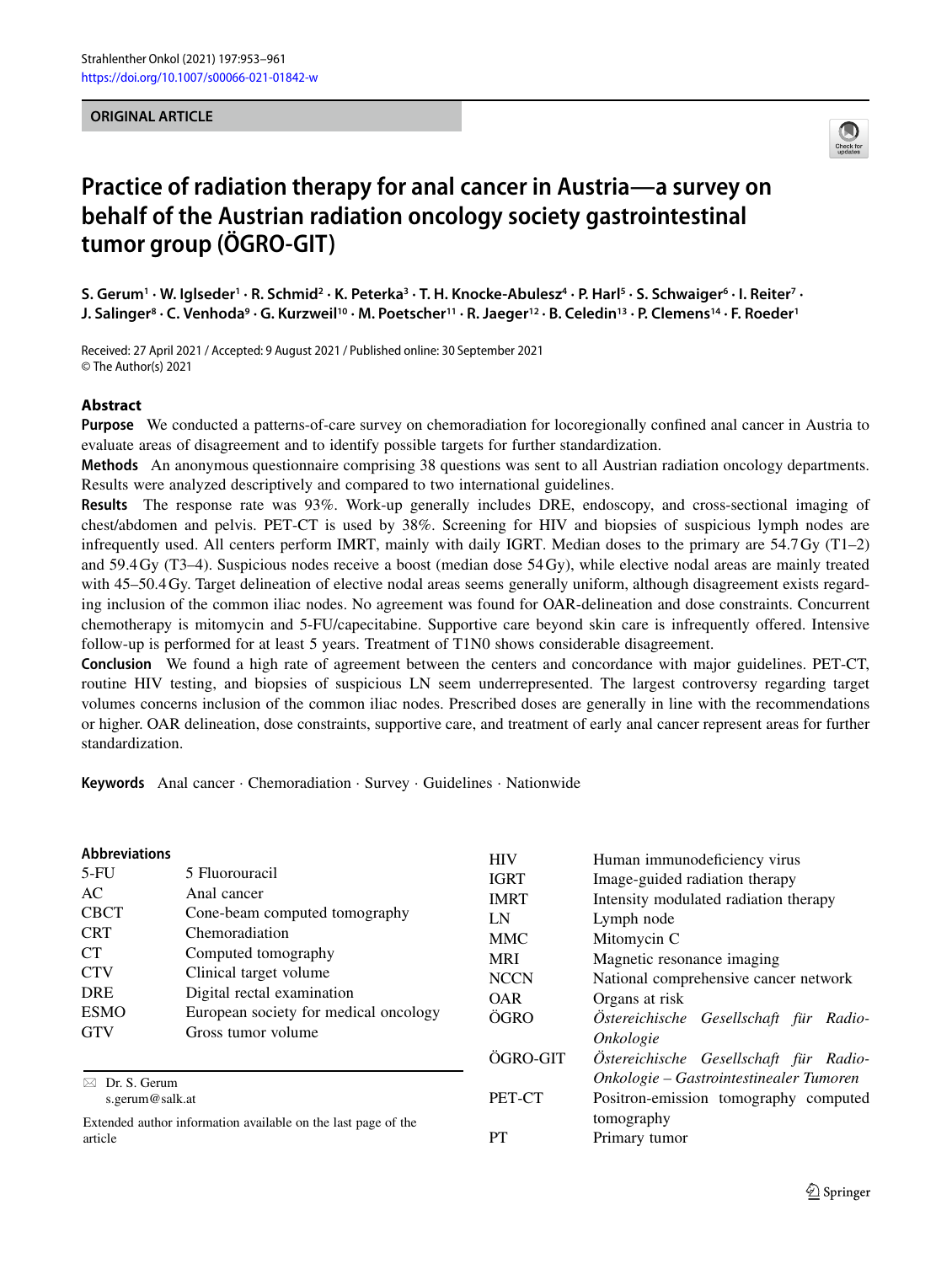| <b>PTV</b>    | Planning target volume                   |
|---------------|------------------------------------------|
| <sub>RO</sub> | Radiation oncology                       |
| <b>RT</b>     | Radiation treatment/radiotherapy         |
| <b>SIB</b>    | Simultaneous integrated Boost            |
| <b>SOP</b>    | Standard operating procedures            |
| <b>TNM</b>    | Tumor Node Metastases                    |
| <b>VMAT</b>   | Volumetric intensity-modulated radiation |
|               | therapy                                  |
|               |                                          |

## **Background**

Definitive chemoradiation (CRT) is the standard of care for curative-intent treatment of locoregionally confined anal cancer (AC). While the general indication is widely accepted, international consensus for issues like staging procedures; radiation technique, dose, and fractionation; target volume definition; supportive care; patient counseling; and treatment of early lesions is heterogeneous. Since not all pending questions will be addressed in prospective trials, evidence of lower levels must be taken into account. Surveys generally offer an easy possibility to analyze patterns of care; however, their value is often limited by low response rates. In this regard, regions with a limited number of centers treating the majority of patients may offer some advantages. In Austria, access to radiation therapy is limited to 14 institutions, which can be addressed easily via the *Östereichische Gesellschaft für Radio-Onkologie* (ÖGRO; Austrian Society of Radiation Oncology [RO]). We therefore conducted a survey regarding CRT of locoregionally confined AC to compare actual patterns of care in Austria with the recommendations of major international guidelines. The following text represents a summary of the main issues, while the full text including detailed results and discussion is available as electronic supplementary material.

## **Methods**

All 14 Austrian RO institutions were invited to take part in the survey on the regular treatment of squamous cell, locoregionally confined, non-metastatic AC. It included 38 questions with either a predefined choice of answers or space for written description of the center's approach (supplementary material). Because of the known controversies in treating early-stage AC, we included a clinical example and asked for the center's opinion regarding the optimal approach for T1N0 lesions (supplementary material), while all other questions were restricted to T2-4N0-1M0 stages. The survey was made available online to allow anonymous participation. Numerical variables were analyzed descriptively. Results were compared to the current versions of international, multinationally used multidisciplinary guidelines from the US [\[1\]](#page-7-0) and Europe [\[2\]](#page-7-1). A comparison with other national guidelines (e.g., German, French, or British guidelines) was intentionally not performed.

## **Results**

#### **Response rate/general information**

Response rate was 93% (13/14 centers). Most institutions (69%) operate 1–3 linear accelerators, only one center is equipped with > 6. The median number of patients treated with curative-intent (chemo)radiation per year and institution was 14 (7–35). Written standard operating procedures are available in 46%, while no center reported clinical trials currently recruiting patients.

#### **Work-up**

Procedures routinely used for diagnostic work-up are listed in Table [1.](#page-1-0) Clinical examination is performed in all centers, although only 85% explicitly reported digital rectal examination (DRE). All perform some form of endoscopy with histological confirmation and pelvic MRI for locoregional staging. Endorectal ultrasound (39%), ultrasound of inguinal lymph nodes (LN) (23%), or biopsies of suspicious inguinal LN (15%) are infrequently used. To rule out distant metastases, all centers perform some form of chest and

<span id="page-1-0"></span>

|  | <b>Table 1</b> Examinations for work-up |  |
|--|-----------------------------------------|--|
|--|-----------------------------------------|--|

| Examination                          | n  | $\%$ |
|--------------------------------------|----|------|
| Pelvic MRI                           | 13 | 100  |
| Procto-/rectoscopy                   | 12 | 92   |
| DRE                                  | 11 | 85   |
| Abdominal CT                         | 11 | 85   |
| Gynecologic examination <sup>a</sup> | 10 | 77   |
| Counseling (fertility protection)    | 10 | 77   |
| Chest CT                             | 9  | 69   |
| Colonoscopy                          | 7  | 54   |
| HPV status (biopsy)                  | 7  | 54   |
| Endorectal ultrasound                | 5  | 39   |
| PET-CT                               | 5  | 39   |
| Inguinal ultrasound                  | 3  | 23   |
| Biopsy of suspicious inguinal nodes  | 2  | 15   |
| HIV status                           | 2  | 15   |
| Chest X-ray                          | 1  | 8    |
| Abdominal ultrasound                 | 1  | 8    |
| Tumor marker (SCC)                   | 1  | 8    |

*n* number of centers, *%* percentage of centers, *MRI* magnetic resonance imaging, *DRE* digital rectal examination, *CT* computed tomography, *HPV* human papilloma virus, *PET-CT* positron-emission computed tomography, *HIV* human immunodeficiency virus, *SCC* squamous cell carcinoma antigen

a in female patients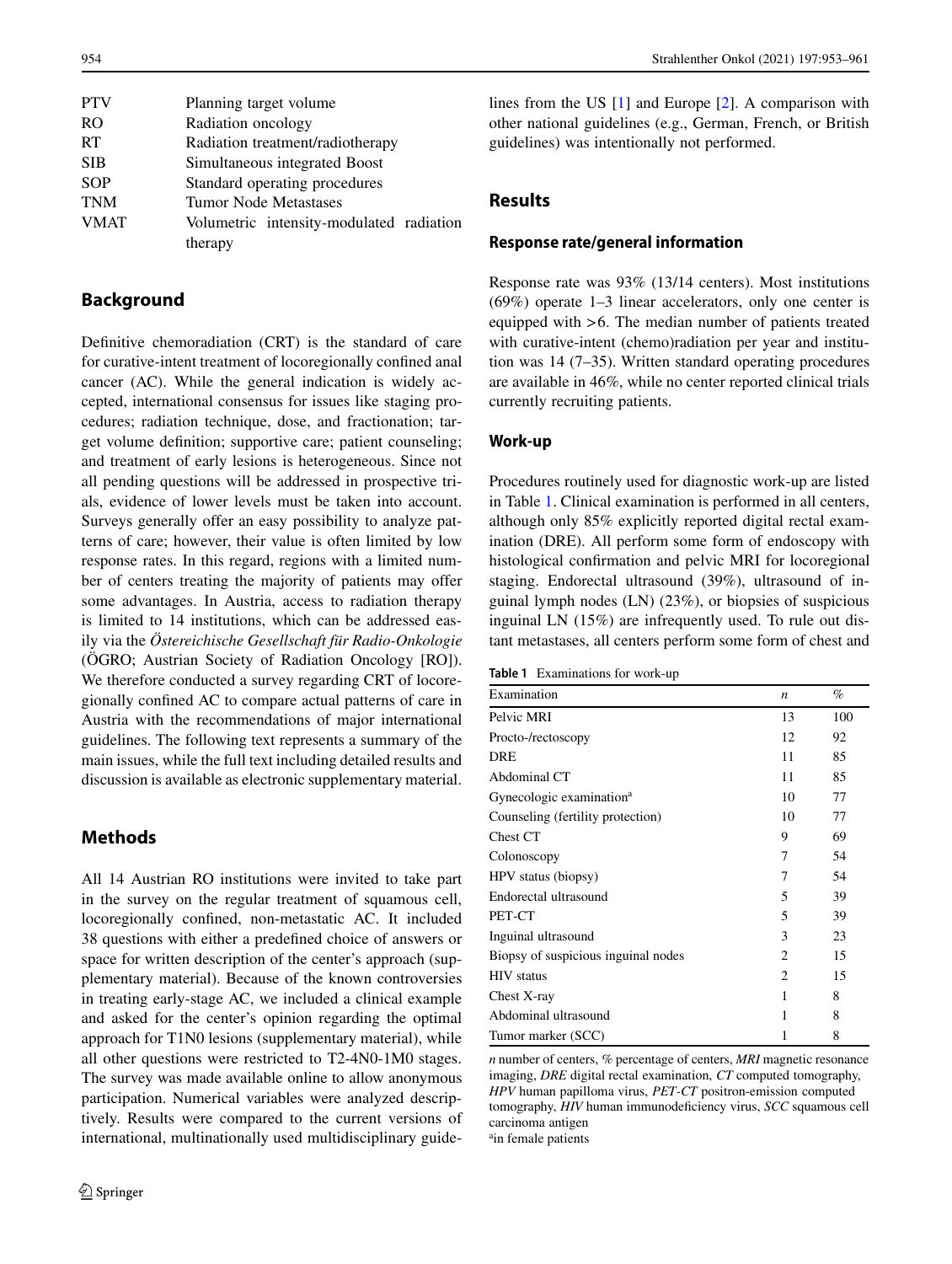<span id="page-2-0"></span>**Table 2** Elective nodal volumes and prescription doses in cN0 patients

| Elective nodal region          | n  | $\%$ | Total dose (Gy)     | Single dose $(Gv)$ |  |
|--------------------------------|----|------|---------------------|--------------------|--|
| Bilateral inguinal nodes       | 13 | 100  | $45(30.6 - 50.4)$   | $1.8(1.65-2)$      |  |
| Bilateral internal iliac nodes | 13 | 100  | $46(30.6 - 50.4)$   | $1.8(1.65-2)$      |  |
| Bilateral external iliac nodes | 11 | 85   | $47.3(39.6 - 50.4)$ | $1.8(1.65-2)$      |  |
| Bilateral common iliac nodes   | 6  | 46   | $47.9(39.6 - 50.4)$ | $1.8(1.65-2)$      |  |
| Mesorectal nodes               | 12 | 92   | $49.5(30.6-54)$     | $1.8(1.7-2)$       |  |
| Presacral nodes                | 12 | 92   | $46.4(30.6 - 50.4)$ | $1.8(1.7-2)$       |  |
| Bilateral obturator nodes      | 12 | 92   | $47.3(39.6 - 50.4)$ | $1.8(1.6-2)$       |  |
|                                |    |      |                     |                    |  |

*cN0* clinically node-negative case, *n* number of centers who would include the region, *%* percentage of centers who would include the region, total dose: median total dose for this region (range of doses for this region), *single dose* median single dose for this region (range of single doses for this region), if a center specified a dose range, the mean of the dose range was used for calculation of the median values

<span id="page-2-1"></span>

| Elective nodal region          | n  | $\%$ | Total dose (Gy)     | Single dose $(Gy)$ |
|--------------------------------|----|------|---------------------|--------------------|
| Bilateral inguinal nodes       | 13 | 100  | $50(30.6-60)$       | $1.8(1.7-2)$       |
| Bilateral internal iliac nodes | 13 | 100  | $50.4(30.6 - 50.4)$ | $1.8(1.7-2)$       |
| Bilateral external iliac nodes | 13 | 100  | $50.4(30.6 - 50.4)$ | $1.8(1.65-2)$      |
| Bilateral common iliac nodes   | 8  | 62   | $50.2(45-50.4)$     | $1.8(1.65-2)$      |
| Mesorectal nodes               | 12 | 92   | $50.4(30.6-54)$     | $1.8(1.7-2)$       |
| Presacral nodes                | 13 | 100  | $50.2(30.6-54)$     | $1.8(1.7-2)$       |
| Bilateral obturator nodes      | 13 | 100  | $50.4(30.6 - 50.4)$ | $1.8(1.7-2)$       |

*cN+* clinically node-positive case, *n* number of centers who would include the region, *%* percentage of centers who would include the region, *total dose* median total dose for this region (range of doses for this region), *single dose* median single dose for this region (range of single doses for this region), if a center specified a dose range, the mean of the dose range was used for calculation of the median values

abdominal imaging; however, PET-CT is routinely used in only a minority (38%). Routine HIV testing is done in only two centers (15%) and does not change the general treatment principles. Routine HPV testing of the pathological specimen of the primary tumor is performed in 54%, although altering the treatment regime in only one center. Female patients generally receive a specific gynecological clinical examination in 62% and only in case of suspected vaginal involvement in a further 15%. Male patients wishing to preserve fertility or female patients with childbearing potential are routinely counselled with regard to fertility protection or cryopreservation in 77%. Multidisciplinary discussion of the case prior to treatment is routinely done in 85%.

#### **Simulation/treatment planning**

Treatment planning CT is done in prone position in one institution, while the remaining centers (92%) prefer supine position. Oral or intravenous contrast agents are used in 8 and 31%, respectively. Patients are required to have a full bladder in all institutions (100%) and eight centers (62%) also advise an empty rectum. The lower edge of the primary tumor (PT) or the anal verge is specifically marked with radio-opaque material in 77%, while only 23% of the centers mark the vagina in female patients. Four institutions (31%) indicated the use of bolus material in case of a prolapsed primary.

#### **Target volume definition/prescription dose**

In node-negative cases, all centers include the bilateral inguinal and internal iliac nodes into the CTV, most centers (85–92%) also include the external iliac, mesorectal, presacral, and obturator nodes, but only a minority (46%) include the common iliac nodes (Table [2\)](#page-2-0). Indicated total doses were 30.6–54 Gy in conventional fractionation (single dose 1.65–2.0 Gy), with the majority of centers  $(n=7)$  using total doses of 45–50.4 Gy for all elective nodal regions using 1.8 Gy per fraction.

In cN+ cases, all centers include the bilateral inguinal, internal iliac, external iliac, mesorectal, and obturator LN into the CTV. All but one (92%) would also include the presacral and 62% the common iliac nodes (Table [3\)](#page-2-1). Indicated total doses were 30.6–60 Gy in conventional fractionation (single doses 1.65–2.0 Gy), although the median total doses were slightly higher for all elective nodal regions compared to the cN0 patients. Again, the majority of centers  $(n=8)$ indicated total doses of 45–50.4 Gy for all elective nodal regions in 1.8-Gy single doses.

Most centers (77%) increase the total dose (boost) in suspicious nodes up to a median dose of 54 Gy (range 50–60 Gy), mainly independent of LN size. All institutions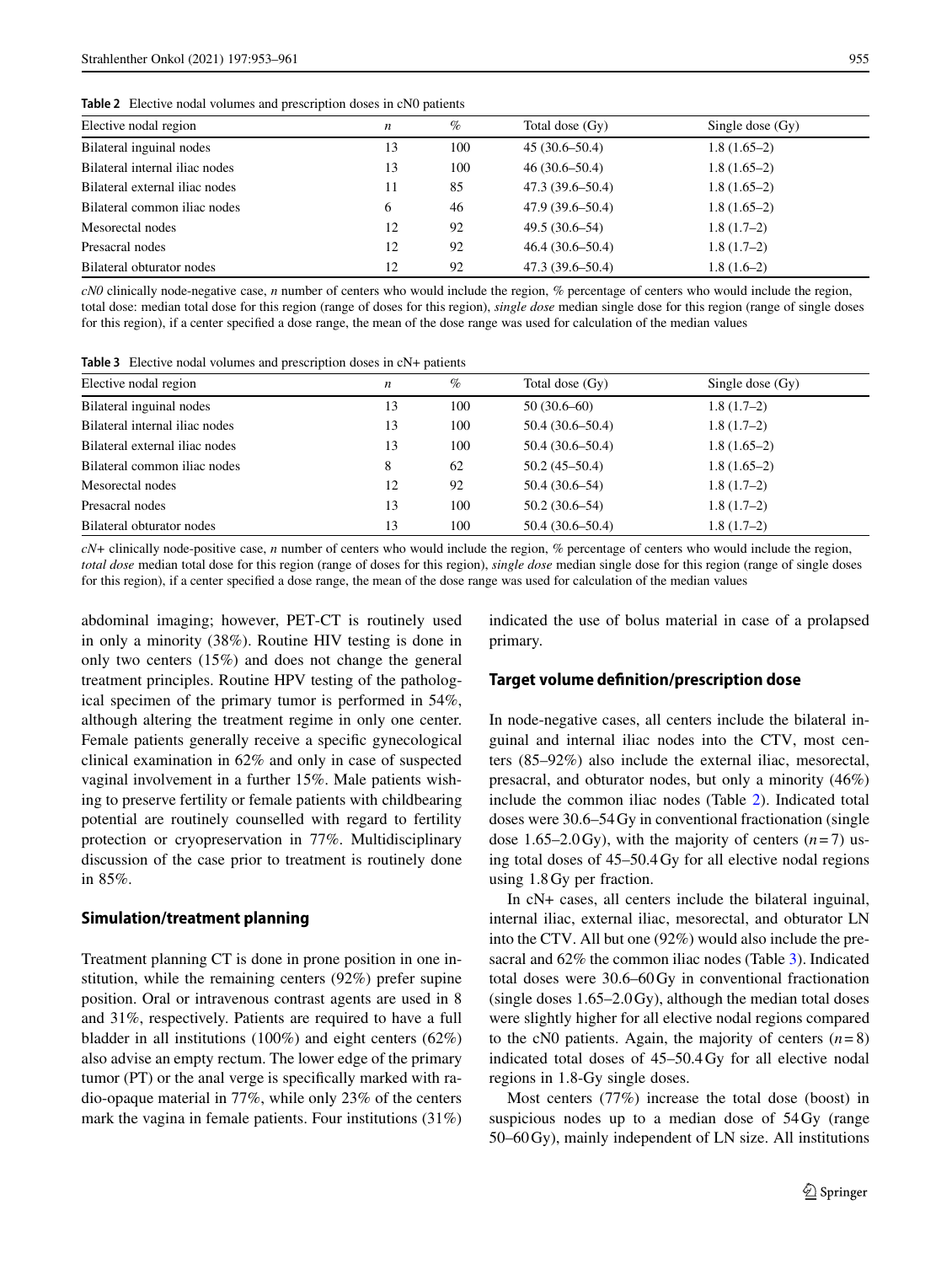used conventional or slightly accelerated fractionation for boosting the LN or LN area (single doses 1.8–2.2 Gy).

Dose escalation in the PT region is generally performed by 92%  $(n=12)$ , either as sequential  $(54%)$  or simultaneous integrated (15%) external beam photon boost, as electron boost (15%), or via brachytherapy (15%). For small tumors (cT1–2), only 85% generally prescribe a boost, while all prescribe a boost for larger primaries (cT3–4). Ten centers (77%) explicitly indicated increased total doses in cT3–4 compared to cT1–2 tumors. For cT1–2 primaries, a median total dose of 54.7 Gy (50.4–59.4 Gy, single doses 1.8–2.2 Gy) was prescribed, while larger tumors (cT3–4) receive a median total dose of 59.4 Gy (55–64.4 Gy, single doses 1.8–2.3 Gy).

#### **Treatment procedure**

All centers use volumetric intensity-modulated RT. Participants were asked to provide information on generally outlined organs at risk (OAR) and whether they use specific dose constraints or just try to keep the dose reasonably low during the planning process (see Table [4\)](#page-3-0). The given dose constraints varied widely even for a single organ at risk (data not shown).

Some form of image-guided RT (IGRT) is performed by all centers. Most departments indicated daily imaging (69%), which is done via cone-beam CT (CBCT) in five or portal imaging in four institutions. The latter is accompanied by CBCT once a week in three institutions. Four centers use daily CBCT in the first 3–5 days and schedule the following IGRT strategy according to the results.

#### **Systemic chemotherapy**

All institutions indicated the use of doublet regimens concurrent to RT including mitomycin (100%) and 5-fluorouracil as continuous infusion (46%) or its prodrug capecitabine (54%). Eleven institutions made specific dose recommendations listed in Table [5.](#page-3-1) Systemic therapy is

**Table 4** Outlined organs at risk (OAR) and use of specific dose constraints

<span id="page-3-0"></span>

|                    | Outlined |     | Specific constraints |    |
|--------------------|----------|-----|----------------------|----|
| Organ at risk      | n        | %   | n                    | %  |
| <b>Bladder</b>     | 13       | 100 | 10                   | 77 |
| Femoral head       | 10       | 77  | 8                    | 61 |
| Small bowel        | 9        | 69  | 5                    | 38 |
| Bowel bag          | 8        | 61  | 6                    | 46 |
| Colon              | 5        | 38  |                      | 8  |
| External genitalia | 5        | 38  | 3                    | 23 |
| Cauda equina       | 2        | 15  | 2                    | 15 |
| Pelvic bone        |          | 8   |                      |    |

*n* number of centers, *%* percentage of centers

<span id="page-3-1"></span>

|         | <b>MMC</b>                             | $5-FU$                                                  | Cap                                        |
|---------|----------------------------------------|---------------------------------------------------------|--------------------------------------------|
| $n=5$   | 2 doses of<br>$10 \,\mathrm{mg/sgm}^1$ |                                                         | $825 \,\mathrm{m/sgm}$<br>bid <sup>4</sup> |
| $n = 3$ | 2 doses of<br>$10$ mg/sqm $^1$         | $1000 \,\mathrm{mg/sgm}$ , 4 cons.<br>days <sup>3</sup> |                                            |
| $n=1$   | 2 doses of<br>$10$ mg/sqm $^1$         | $1000 \,\mathrm{mg/sgm}$ , 5 cons.<br>days <sup>3</sup> |                                            |
| $n=1$   | 1 dose of<br>$12 \,\mathrm{mg/sgm^2}$  | $1000 \,\mathrm{mg/sgm}$ , 4 cons.<br>days <sup>3</sup> |                                            |
| $n=1$   | 1 dose of<br>$12 \,\mathrm{mg/sgm^2}$  | $750 \,\mathrm{mg/sgm}$ , 5 cons.<br>days <sup>3</sup>  |                                            |

*n* number of centers, *MMC* mitomycin C, *5-FU* 5-fluorouracil, *Cap* capecitabine, *sqm* square meter, *bid* two times per day, *cons.* Consecutive <sup>1</sup>applied at one day each in week 1 and 5

<sup>2</sup>applied at day one in week 1 only

3applied as continuous infusion in week 1 and 5

4 applied only during days of radiation treatment

administered in the radiation oncology department in the majority of centers (62%).

#### **Supportive treatment**

The treatment procedure is performed on an outpatient basis in the majority of centers (69%), while 31% indicated to constantly treat patients on their ward. Specific supportive treatments beyond skin care are offered as nutritional advice in 38%, psycho-oncological support in 23%, and prevention of vaginal stenosis in 54% of the centers.

#### **Follow-up**

All institutions offer regular follow-up visits, including specific visits in the RO department in 10 centers (77%). Follow-up is offered regularly for 5 years in 77% and

<span id="page-3-2"></span>**Table 6** Examinations during follow-up

| Examinations          | N  | $\%$ |
|-----------------------|----|------|
| <b>DRE</b>            | 11 | 85   |
| Pelvic MRI            | 10 | 77   |
| Procto-/rectoscopy    | 8  | 62   |
| Abdominal CT          | 8  | 62   |
| Chest CT              | 7  | 54   |
| Colonoscopy           | 2  | 15   |
| Endorectal ultrasound | 2  | 15   |
| Inguinal ultrasound   | 2  | 15   |
| PET-CT                |    | 8    |
| Abdominal ultrasound  |    | 8    |
| Tumor marker (SCC)    |    | 8    |

*n* number of centers, *%* percentage of centers, *DRE* digital rectal examination, *MRI* magnetic resonance imaging, *CT* computed tomography, *PET-CT* positron emission computed tomography, *SCC* squamous cell carcinoma antigen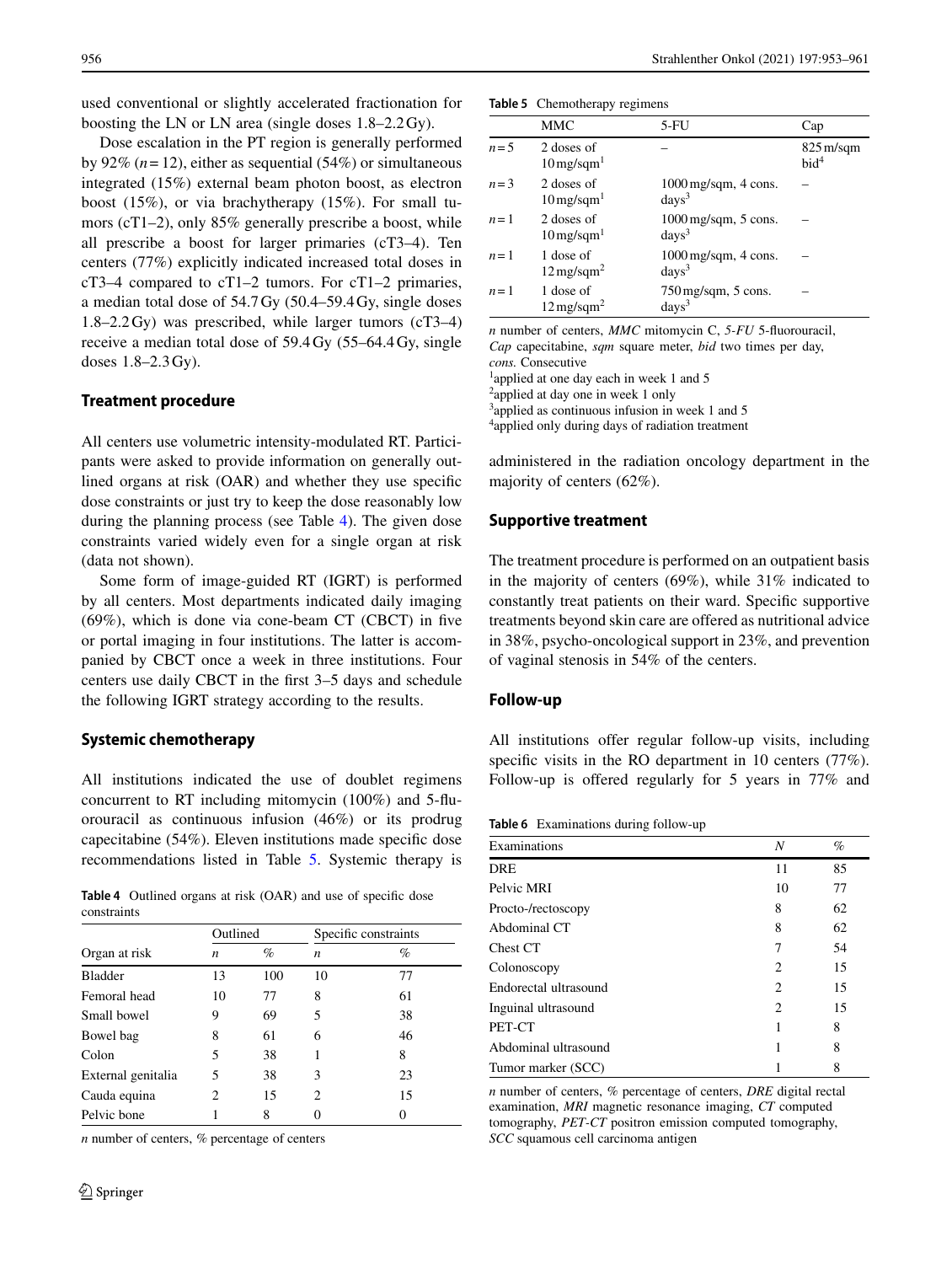for 8–10 years in 15%. Visits are usually scheduled every 3 months for the first year, every 3–6 months for the second year, and every 6–12 months thereafter. Included examinations are listed in Table [6.](#page-3-2) In case of incomplete clinical remission, 54% of the centers perform biopsies at 3 months and 46% of the centers at 6 months.

## **Discussion**

With a response rate of 93%, our survey represents a complete and valid image of the practice in Austria, clearly outmatching values reached in other countries. For example, a similar German survey recently reported only a 28% response rate [\[3\]](#page-7-2). We evaluated areas of agreement and disagreement between the centers and compared the general approach with the recommendations of major international guidelines, namely NCCN [\[1\]](#page-7-0) and ESMO-ESSO-ESTRO (ESMO) [\[2\]](#page-7-1) in their latest version.

#### **Work-up**

© Bristol Myers Squibb, 10/2021. ONC-DE-2100440

© Bristol Myers Squibb, 10/2021. ONC-DE-210044

There is considerable agreement on most work-up and staging issues between the centers and with regard to current guidelines [\[1,](#page-7-0) [2\]](#page-7-1). Areas of disagreement mainly include specific additional staging procedures. For example, 54% of the centers indicated the use of a complete colonoscopy, although not recommended according to either guideline [\[1,](#page-7-0) [2\]](#page-7-1). The same is true for endorectal ultrasound (39%), which is not routinely required according to NCCN [\[1\]](#page-7-0). In contrast, PET-CT is used for staging in only a minority (38%), although recommended (if available) by NCCN [\[1\]](#page-7-0) and ESMO [\[2\]](#page-7-1) for possible advantages in staging accuracy and target volume delineation [\[4–](#page-7-3)[6\]](#page-7-4). Only 15% of the Austrian centers indicated routine HIV testing, which is even lower than the 27% rate reported in the recent German survey [\[3\]](#page-7-2). This might be due to the fact that according to Austrian regulations, HIV testing requires a special informed consent form. Only 54% of the centers indicated routine HPV testing of biopsies, although evidence for HPV positivity as a positive predictive marker for outcome is growing [\[7,](#page-7-5) [8\]](#page-7-6). This might be because only one center indicated altering the treatment concept based on HPV status or because current guidelines [\[1,](#page-7-0) [2\]](#page-7-1) do not recommend routine HPV testing nor guidance of treatment decisions by HPV status to date. Good accordance with major guidelines was also found regarding the recommendations for gynecological examinations and counseling for potential infertility.

enable

# Aktuelle und innovative Updates aus dem Bereich der Kopf-Hals-Tumoren

Informativ, interdisziplinär, interaktiv - »enable« bündelt in Zusammenarbeit mit Expert:innen der Fachbereiche Chirurgie, Strahlentherapie und Onkologie aktuelle Forschungsergebnisse und relevante Versorgungsfragen zu Kopf-Hals-Tumoren.

Diskutieren Sie mit auf link.b-ms.de/enable





Ill Bristol Myers Squibb Ein Service von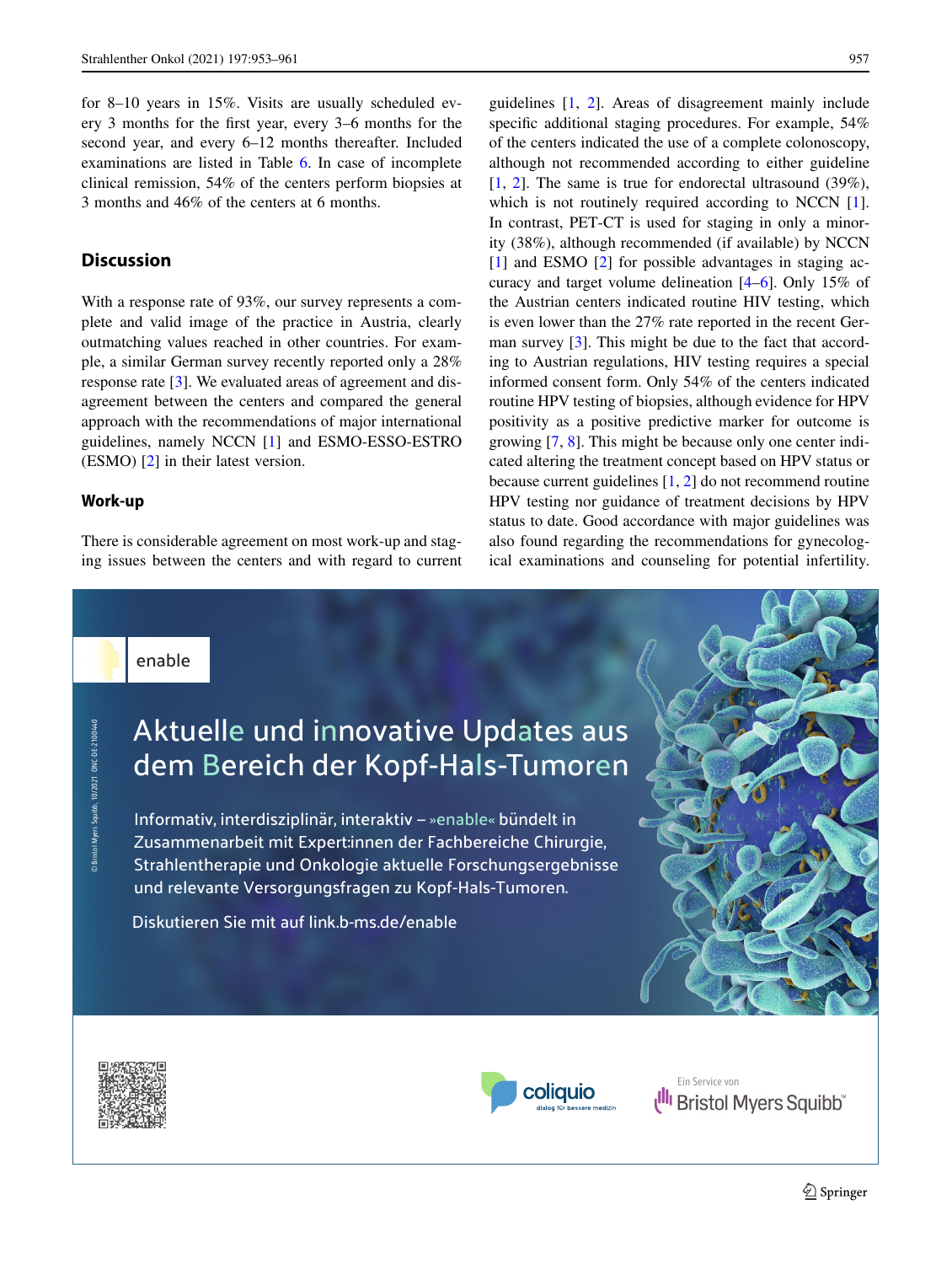Interestingly, only 15% of the centers perform biopsies in case of suspicious inguinal LN, although recommended by both guidelines [\[1,](#page-7-0) [2\]](#page-7-1), while inguinal ultrasound is used by 23%, although not recommended in either one. This practice might be explained by the absence of clear evidence regarding improved staging accuracy with biopsies, or by the fact that most centers indicated using dose escalation in suspicious LN.

## **Simulation/treatment planning/treatment procedure**

Detailed recommendations specifically dealing with treatment planning are given to some extent in the guidelines. Supine treatment position is preferred by both  $[1, 2]$  $[1, 2]$  $[1, 2]$ , while prone position is advocated only based on individual decisions. The latter is also true for the use of bolus material. Intravenous and/or oral contrast-enhanced CT for treatment planning and marking of the lower tumor edge is recommended only by NCCN [\[1\]](#page-7-0). Austrian centers are mainly in line with these recommendations. However, only a minority indicated the use of intravenous and/or oral contrastenhanced planning CT (38%). Because of superior dose distributions and reduced toxicity [\[9–](#page-7-7)[17\]](#page-7-8), both guidelines [\[1,](#page-7-0) [2\]](#page-7-1) clearly recommend intensity-modulated techniques, which has been adopted by all Austrian centers. Similarly, daily kV image guidance is advocated by NCCN [\[1\]](#page-7-0), which is also preferred by the majority of Austrian centers.

#### **Target volume definition/dose prescription**

While NCCN [\[1\]](#page-7-0) provides specific dose ranges for different disease stages and detailed recommendations regarding the target volume, ESMO [\[2\]](#page-7-1) includes only very general advice regarding this issue. Therefore, guideline adherence is discussed mainly with regard to NCCN [\[1\]](#page-7-0).

Regarding total dose to the PT, NCCN [\[1\]](#page-7-0) recommends a boost beyond the doses prescribed for elective nodal areas of 5.4–14.4 Gy depending on T-stage, resulting in total doses of  $50.4 - 59.4$  Gy (shrinking-field) or  $50.4 - 54$  Gy (SIB techniques). This recommendation has been adopted by nearly all Austrian centers, although most prefer sequential boosting. Most centers further indicated prescribing higher total doses in locally advanced primaries (median total 54.7 Gy for T1–2 and 59.4 Gy for T3–4 tumors). While these doses are still in line with the current guideline recommendations [\[1,](#page-7-0) [2\]](#page-7-1), an even more personalized approach with further dose de-escalation in early stages and further dose escalation in advanced stages is currently being evaluated in several prospective trials (e.g., by the PLATO platform, ISRCTN88455282, or the DECREASE trial, NCT04166318).

Moreover, the vast majority (85%) indicated use of a boost to enlarged LN (median dose 54 Gy, range 50–60 Gy), mainly restricted to the LN itself rather than the affected region. While the preferred technique of boosting only the involved node is in line with the NCCN [\[1\]](#page-7-0), the median reported boost dose is equivalent to the dose recommended only for nodes  $>3$  cm [\[1\]](#page-7-0). Interestingly, only one center indicated different doses depending on LN size, although recommended by NCCN [\[1\]](#page-7-0).

We asked detailed questions regarding the covered elective nodal areas for cN0 and cN1 situations. Generally, high concordance rates between the centers exist regarding both scenarios. Most centers (85%) regularly include the bilateral inguinal, iliac external, iliac internal, mesorectal, presacral, and obturator nodes with an even slightly increased concordance rate for node-positive patients (92%). This pattern does exactly match the NCCN recommendations [\[1\]](#page-7-0). The only matter of debate seems to be the common iliac node area. While in cN0 patients, 46% indicated the inclusion of this area, this rate increased even further to 62% in cN1 patients. This finding seems somewhat surprising, as neither NCCN [\[1\]](#page-7-0) nor ESMO [\[2\]](#page-7-1) recommends the inclusion of this area in either situation, although increasing evidence suggests that its inclusion might be justified in high-risk situations [\[18](#page-7-9)[–20\]](#page-7-10).

Prescription doses to elective nodal volumes distinctly differ between major trials [\[10,](#page-7-11) [13,](#page-7-12) [14,](#page-7-13) [21\]](#page-7-14), although all prescribed 30.6–45 Gy. Consequently, NCCN [\[1\]](#page-7-0) generally recommends this dose range, while ESMO [\[2\]](#page-7-1) just recommends including "any sites of likely nodal involvement" with no specific dose recommendation. All centers indicated doses to elective nodal regions within the recommended dose ranges or above. The reported median doses are higher for cN+ cases (compared to cN0), suggesting the assumption of controlling a larger amount of subclinical disease with slightly increased doses in cN+ patients. The median reported doses are above the recommended range, especially for cN+ patients (50–50.4 Gy) and to a lesser extent for cN0 patients, although this has not been evaluated or proven by randomized trials.

Regarding dose constraints for OAR, only NCCN [\[1\]](#page-7-0) but not ESMO [\[2\]](#page-7-1) provides specific recommendations. The answers given by the Austrian centers showed a large diversity of generally considered OARs and large variations in accepted doses. Contouring OARs and using specific dose constraints for AC might be a field of further improvement.

#### **Systemic chemotherapy**

Very strong agreement among Austrian centers and accordance with guidelines exists regarding the chemotherapy regimens for simultaneous CRT. All institutions indicated the use of a doublet including mitomycin (MMC) and 5-FU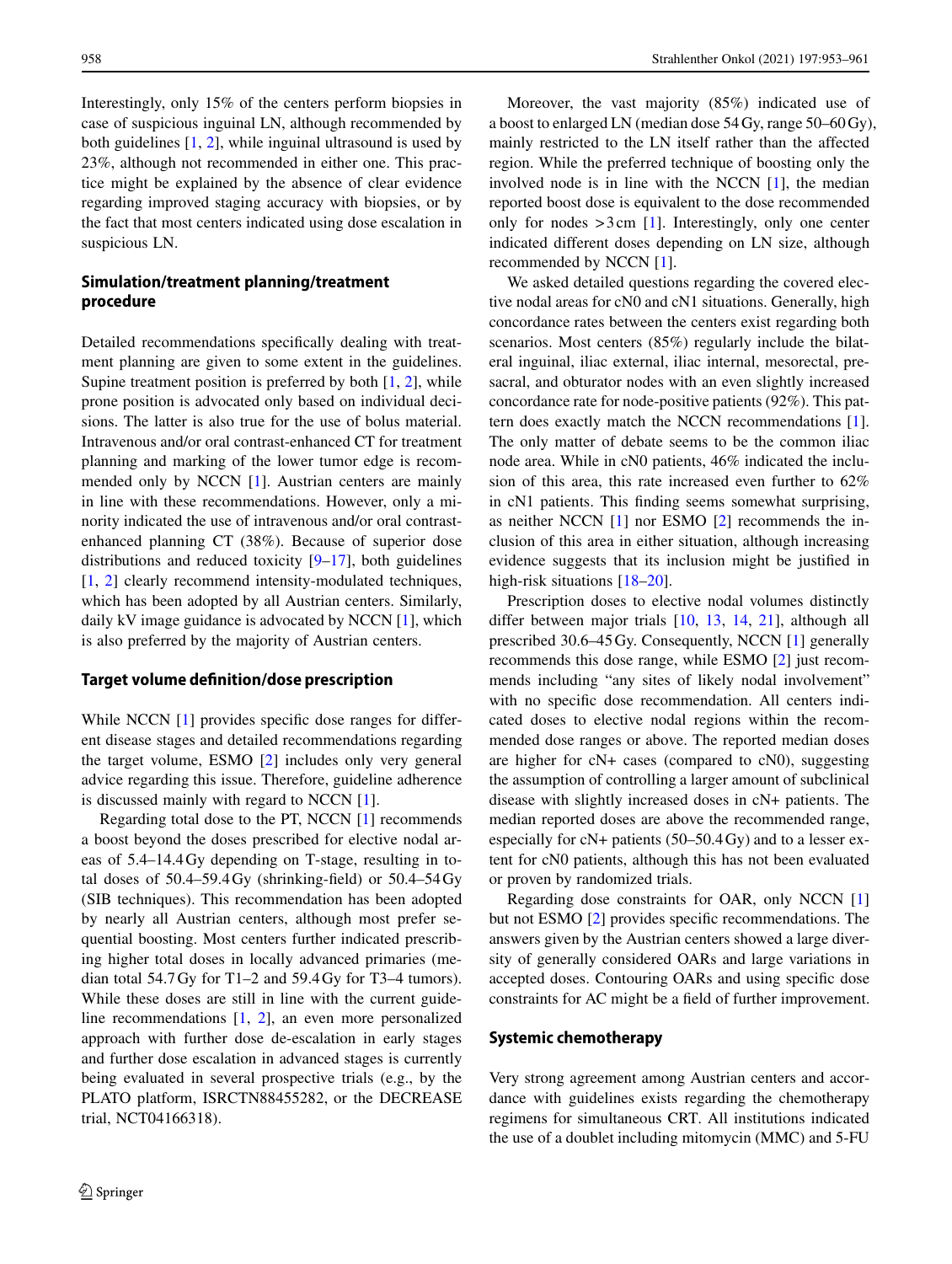or capecitabine, which both showed benefits in two large trials [\[13,](#page-7-12) [21,](#page-7-14) [22\]](#page-7-15). Capecitabine is preferred over infusional 5-FU by a slight majority, which may either reflect its easier application or be because retrospective data suggests lower hematological toxicity compared to infusional 5-FU in patients receiving IMRT [\[23\]](#page-7-16).

#### **Supportive care**

Most centers perform CRT mainly on an outpatient basis, although 31% indicated regularly treating their patients on their wards. This may reflect the assumption of a need for intensified care for treatment side effects or the sometimes large travel distances due to the "centralized" structure of radiation oncology care in Austria as well as the country's geography.

Clear recommendations regarding supportive care for specific side effects are rarely given by major guidelines, although NCCN provides detailed general recommendations in a specific guideline (NCCN principles of survivorship [\[24\]](#page-7-17)). To cover this complex subject, we asked two questions referring to generally recommended issues [\[2,](#page-7-1) [24\]](#page-7-17) and one to a specific late toxicity. Interestingly, only a minority of centers regularly offers nutritional advice (38%) or psycho-oncological support (23%), although both issues affect the majority of surviving patients after pelvic RT [\[25,](#page-7-18) [26\]](#page-7-19). In contrast, 54% advise female patients to use vaginal dilatators to prevent stenosis, which represents a high level of awareness compared to other reports on sexual dysfunction after pelvic RT [\[26\]](#page-7-19).

#### **Follow-up**

Recommendations regarding follow-up investigations after chemoradiation for AC distinguish between response evaluation and follow-up in case of complete remission. The main issue in response evaluation is the timepoint at which to consider histological confirmation of clinically persistent disease for potential salvage surgery. Austrian centers are divided roughly equally between a 3-month and a 6-month interval, although both guidelines [\[1,](#page-7-0) [2\]](#page-7-1) clearly favor the latter timepoint based on the data from ACT II [\[27\]](#page-7-20).

Regarding follow-up after complete remission, major guidelines favor DRE [\[1,](#page-7-0) [2\]](#page-7-1) supported by inguinal node palpation  $[1, 2]$  $[1, 2]$  $[1, 2]$  and anoscopy  $[1]$  every 3–6 months for 5 years [\[1\]](#page-7-0), while cross-sectional imaging is recommended at larger intervals and/or only in advanced disease [\[1\]](#page-7-0). Accordingly, all Austrian institutions offer regular followup using the recommended methods at 3-month intervals for the first 1–2 years, which are increased to 6–12 months over time. However, those visits usually include crosssectional imaging (mainly pelvic MRI and chest/abdominal CT) at equal intervals.

#### **Conclusion**

In summary, we found high rates of agreement between the centers and concordance with the recommendations of international guidelines, at least covering the main issues of work-up, treatment, and follow-up for CRT of AC. Only PET-CT, routine HIV testing, and biopsy of suspicious LN seem to be less frequently used than recommended. While high agreement and concordance to guidelines are found in general with regard to modern radiation techniques and elective nodal target volumes, large controversy exists regarding inclusion of the common iliac nodes. Prescription doses vary to some extent, but are generally in line with the recommendations, although sometimes at or above the recommended upper dose range. In contrast, no agreement on delineation of OARs or dose constraints exists, which raises a possible need for standardization. The same is true for supportive care during/after CRT, which is underrepresented in major guidelines although this is assumed to be an integral part of the treatment [\[28\]](#page-7-21). Follow-up is performed even more intensively than recommended. Considerable disagreement regarding treatment of early AC exists, indicating a need for further research.

**Supplementary Information** The online version of this article [\(https://](https://doi.org/10.1007/s00066-021-01842-w) [doi.org/10.1007/s00066-021-01842-w\)](https://doi.org/10.1007/s00066-021-01842-w) contains supplementary material, which is available to authorized users.

**Acknowledgements** We thank Mag. K. Leberbauer for her assistance in setting up the online version of the questionnaire.

**Author Contribution** Gerum S. designed the questionnaire, analyzed the data, and drafted the manuscript. Iglseder W. assisted in designing the questionnaire and data acquisition. Schmid R., Peterka K., Knocke-Abulesz T.H., Harl P., Schwaiger S., Reiter I., Salinger J., Venhoda C., Kurzweil G., Poetscher M., Jaeger R., and Celedin B. answered the questionnaire on behalf of their centers, assisted in data analysis, and critically reviewed the manuscript. Roeder F. participated in design of the questionnaire, data analysis, manuscript draft, and critically revised the manuscript.

**Funding** Open access funding provided by Paracelsus Medical University.

**Conflict of interest** F. Roeder received travel grants and speaker honoraria from Lilly Germany and Intraop Medical. S. Gerum, W. Iglseder, R. Schmid, K. Peterka, T.H. Knocke-Abulesz, P. Harl, S. Schwaiger, I. Reiter, J. Salinger,C. Venhoda, G. Kurzweil, M. Poetscher, R. Jaeger, B. Celedin, and P. Clemens declare that they have no competing interests.

**Open Access** This article is licensed under a Creative Commons Attribution 4.0 International License, which permits use, sharing, adaptation, distribution and reproduction in any medium or format, as long as you give appropriate credit to the original author(s) and the source, provide a link to the Creative Commons licence, and indicate if changes were made. The images or other third party material in this article are included in the article's Creative Commons licence, unless indicated otherwise in a credit line to the material. If material is not included in the article's Creative Commons licence and your intended use is not permitted by statutory regulation or exceeds the permitted use, you will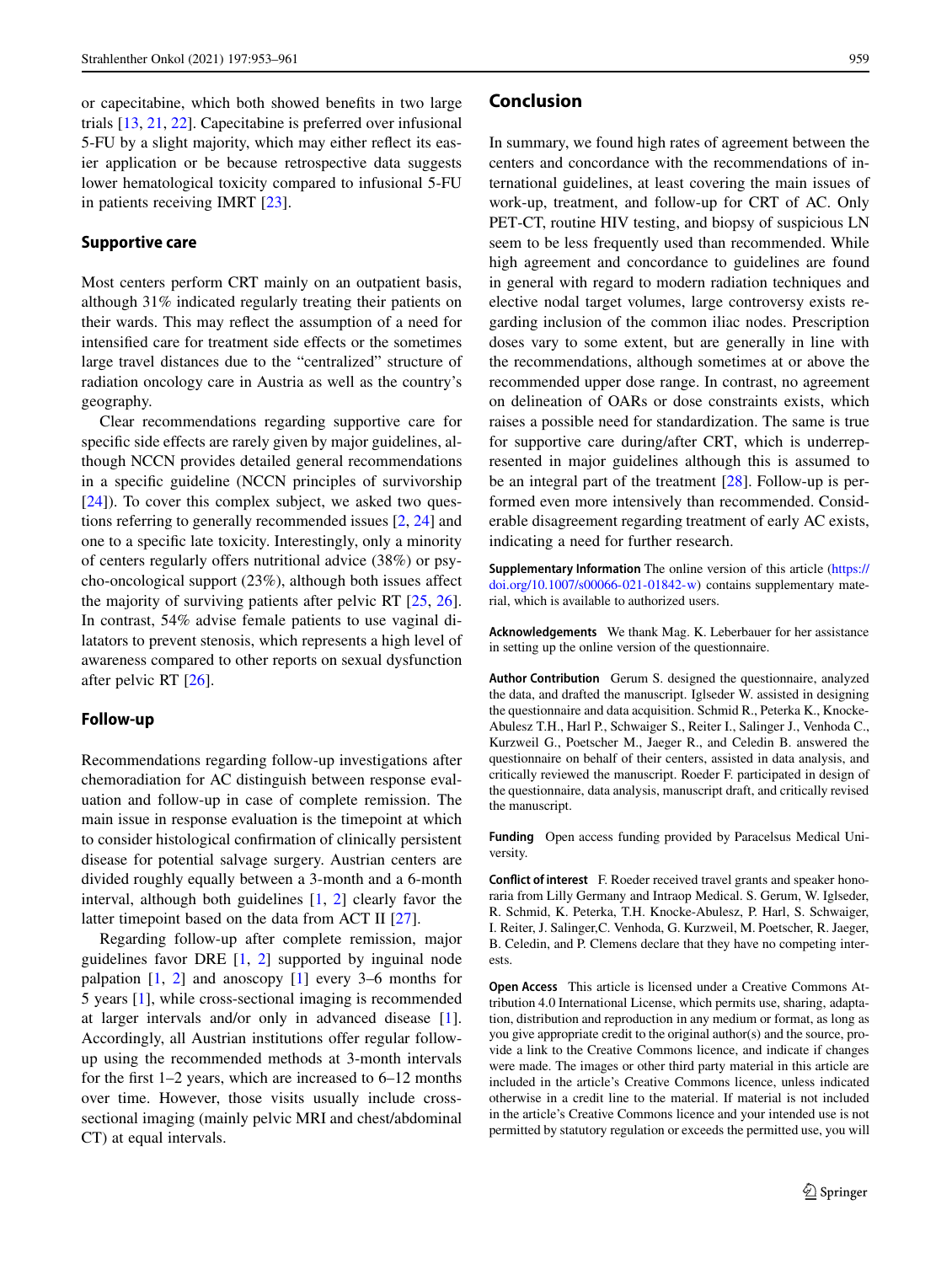need to obtain permission directly from the copyright holder. To view a copy of this licence, visit [http://creativecommons.org/licenses/by/4.](http://creativecommons.org/licenses/by/4.0/)  $\Omega$ 

## <span id="page-7-0"></span>**References**

- <span id="page-7-1"></span>1. NCCN (2020) NCCN clinical practice guidelines in oncology anal carcinoma, version 2.2020. [www.nccn.org.](http://www.nccn.org) Accessed 20 Dec 2020
- 2. Glynne-Jones R, Nilsson PJ, Aschele C et al (2014) Anal cancer: ESMO-ESSO-ESTRO clinical practice guidelines for diagnosis, treatment and follow up. Radiother Oncol 111:330–339
- <span id="page-7-2"></span>3. Martin D, von der Grün J, Rödel C, Fokas E (2020) Management of anal cancer patients—a pattern of care analysis in german-speaking countries. Radiat Oncol 15:22
- <span id="page-7-3"></span>4. Mahmud A, Poon R, Jonker D (2017) PET imaging in anal cancer: a systematic review and meta-analysis. Br J Radiol 90:20170370
- 5. Jones M, Hruby G, Solomon M et al (2015) The role of FDG-PET in the initial staging and response assessment of anal cancer: a systematic review and meta-analysis. Ann Surg Oncol 22:3574–3581
- <span id="page-7-4"></span>6. Albertsson P, Alverbratt C, Liljegren A et al (2018) Positron emission tomography and computed tomography (PET/CT) imaging for radiation therapy planning in anal cancer: a systematic review and meta-analysis. Crit Rev Oncol Hematol 126:6–12
- <span id="page-7-5"></span>7. Urbute A, Rasmussen CL, Belmonte F et al (2020) Prognostic significance of HPV DNA and  $p16^{INK4a}$  in anal cancer: a systematic review and meta-analysis. Cancer Epidemiol Biomarkers Prev 29:703–710
- <span id="page-7-6"></span>8. Rödel F, Wieland U, Fraunholz I et al (2015) Human papillomavirus DNA and p16<sup>INK4a</sup> expression predict for local control in patients with anal squamous cell carcinoma treated with chemoradiotherapy. Int J Cancer 136:278–288
- <span id="page-7-7"></span>9. Northover J, Glynne-Jones R, Sebag-Montefiore D et al (2010) Chemoradiation for the treatment of epidermoid anal cancer: 13 year follow-up of the first randomized UKCCR anal cancer trial (ACT I). Br J Cancer 102:1123–1128
- <span id="page-7-11"></span>10. Kachnic L, Winter K, Myerson RJ et al (2013) RTOG 0529: a phase II evaluation of dose-painted intensity modulated radiation therapy in combination with 5-fluorouracil and mitomycin-C for the reduction of acute morbidity in carcinoma of the anal canal. Int J Radiat Oncol Biol Phys 86:27–33
- 11. Flam M, John M, Pajak TF et al (1996) Role of mitomycin in combination with fluorouracil and radiotherapy, and of salvage chemoradiation in the definitive nonsurgical treatment of epidermoid carcinoma of the anal canal: results of a phase III randomized intergroup study. J Clin Oncol 14:2527–2539
- 12. Ajani JA, Winter KA, Gunderson LL et al (2008) Fluorouracil, mitomycin, and radiotherapy vs fluorouracil, cisplatin, and radiotherapy for carcinoma of the anal canal: a randomized controlled trial. JAMA 299:1914–1921
- <span id="page-7-12"></span>13. James RD, Glynne-Jones R, Meadows H et al (2013) Mitomycin or cisplatin chemoradiation with or without maintenance chemotherapy for treatment of squamous-cell carcinoma of the anus (ACT II): a randomized, phase 3, open-label, 2x2 factorial trial. Lancet Oncol 14:516–524
- <span id="page-7-13"></span>14. Pfeiffert D, Tournier-Rangeard L, Gerard JP et al (2012) Induction chemotherapy and dose intensification of the radiation boost in lo-

cally advanced anal canal carcinoma: final analysis of the randomized UNICANCER ACCORD 03 trial. J Clin Oncol 30:1941–1948

- 15. Chen YJ, Liu A, Tsai P et al (2005) Organ sparing by conformal avoidance intensity-modulated radiation therapy for anal cancer: dosimetric evaluation of coverage of pelvis and inguinal/femoral nodes. Int J Radiat Oncol Biol Phys 63:274–281
- 16. Chuong MD, Freilich JM, Hoffe SE et al (2013) Intensity-modulated radiation therapy vs. 3D conformal radiation therapy for squamous cell carcinoma of the anal canal. Gastrointest Cancer Res 6:39–45
- <span id="page-7-8"></span>17. Sauter M, Lombriser N, Bütikofer S et al (2020) Improved treatment outcome and lower skin toxicity with intensity-modulated radiotherapy vs. 3D conventional radiotherapy in anal cancer. Strahlenther Onkol 196:356–367
- <span id="page-7-9"></span>18. Wright JL, Patil SM, Temple LK et al (2010) Squamous cell carcinoma of the anal canal: patterns and predictors of failure and implications for intensity-modulated radiation treatment planning. Int J Radiat Oncol Biol Phys 78:1064–1072
- <span id="page-7-10"></span>19. Nilsson MP, Nilsson ED, Johnsson A et al (2020) Patterns of recurrence in anal cancer: a detailed analysis. Radiat Oncol 15:125
- 20. Dapper H, Schiller K, Münch S et al (2019) Have we achieved adequate recommendations for target volume definitions in anal cancer? A PET imaging based patterns of failure analysis in the context of established contouring guidelines. BMC Cancer 19:742
- <span id="page-7-14"></span>21. Gunderson LL, Winter KA, Ajani JA et al (2012) Long-term update of US GI Intergroup RTOG 98-11 phase III trial for anal carcinoma: survival, relapse, and colostomy failure with concurrent chemoradiation involving fluorouracil/mitomycin versus fluororuracil/cisplatin. J Clin Oncol 30:4344–4351
- <span id="page-7-15"></span>22. Martin D, Rödel C, Fokas E (2019) Chemoradiotherapy for anal cancer: Are we as good as we think? Strahlenther Onkol 195:369–373
- <span id="page-7-16"></span>23. Goodman KA, Julie D, Cercek A et al (2017) Capecitabine with mitomycin reduces acute hematologic toxicity and treatment delays in patients undergoing definitive chemoradiation using intensity modulated radiation therapy for anal cancer. Int J Radiat Oncol Biol Phys 98:1087–1095
- <span id="page-7-18"></span><span id="page-7-17"></span>24. NCCN (2020) NCCN clinical practice guidelines in oncology survivorship, version 2.2020. [www.nccn.org.](http://www.nccn.org) Accessed 20 Dec 2020
- 25. Sunesen KG, Norgaardt M, Lundby L et al (2015) Long-term anorectal, urinary and sexual dysfunction causing distress after radiotherapy for anal cancer: a danish multicentre cross-sectional questionnaire study. Colorectal Dis 17:O230–O239
- <span id="page-7-19"></span>26. White ID, Allan H, Faithfull S (2011) Assessment of treatment-induced female sexual morbidity in oncology: Is this a part of routine medical follow-up after radical pelvic radiotherapy? Br J Cancer 105:903–910
- <span id="page-7-20"></span>27. Glynne-Jones R, Sebag-Montenfiori D, Meadows HM et al (2017) Best time to assess complete clinical response after chemoradiotherapy in squamous cell carcinoma of the anus (ACT II): a posthoc analysis of randomized controlled phase III trial. Lancet Oncol 18:347–356
- <span id="page-7-21"></span>28. Martin D, Rödel C, Fokas E (2020) Einfluss der Behandlungscompliance auf den Erfolg der Radiochemotherapie des Analkarzinoms. Strahlenther Onkol 196:952–953